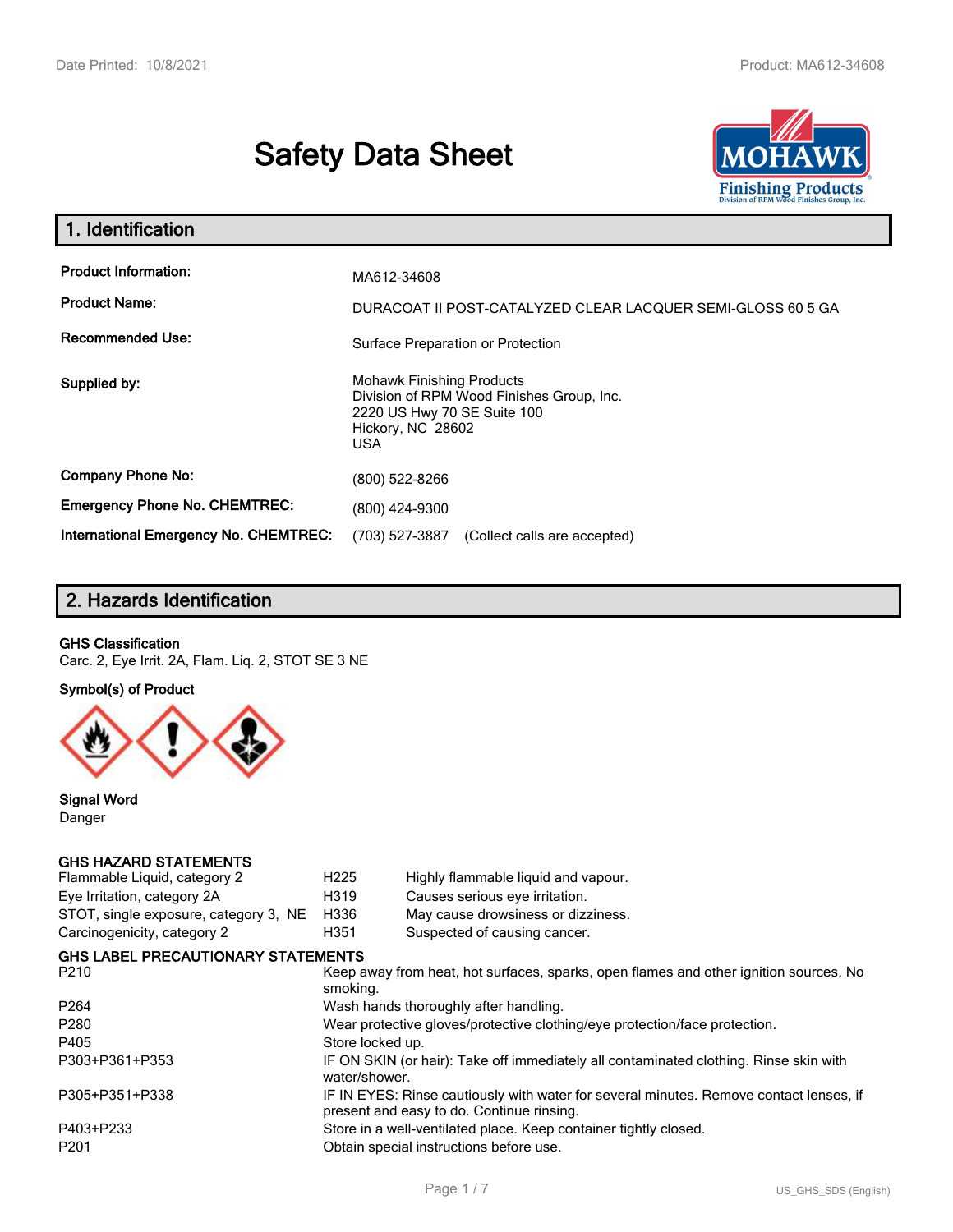| P312                                    | Call a POISON CENTER or doctor/physician if you feel unwell.               |
|-----------------------------------------|----------------------------------------------------------------------------|
| P304+P340                               | IF INHALED: Remove person to fresh air and keep comfortable for breathing. |
| P308+P313                               | IF exposed or concerned: Get medical advice/attention.                     |
| P337+P313                               | If eye irritation persists: Get medical advice/attention.                  |
| P403+P235                               | Store in a well-ventilated place. Keep cool.                               |
| <b>GHS SDS PRECAUTIONARY STATEMENTS</b> |                                                                            |
| P240                                    | Ground/bond container and receiving equipment.                             |
| P <sub>241</sub>                        | Use explosion-proof electrical/ventilating/lighting/equipment.             |
|                                         |                                                                            |

P242 Use only non-sparking tools.

P243 Take precautionary measures against static discharge.

# **3. Composition/Information on ingredients**

| <b>Chemical Name</b>               | CAS-No.   | Wt. %       | <b>GHS Symbols</b> | <b>GHS Statements</b>         |
|------------------------------------|-----------|-------------|--------------------|-------------------------------|
| acetone                            | 67-64-1   | 40-55       | GHS02-GHS07        | H225-302-319-332-336          |
| p-chlorobenzotrifluoride           | 98-56-6   | $10 - 25$   | GHS08              | H351                          |
| cellulose nitrate, cellulose ester | 9004-70-0 | $2.5 - 10$  | GHS01              | H <sub>201</sub>              |
| isopropanol                        | 67-63-0   | $2.5 - 10$  | GHS02-GHS07        | H <sub>225</sub> -302-319-336 |
| butyl cellosolve                   | 111-76-2  | $1.0 - 2.5$ | GHS06-GHS07        | H302-315-319-330              |
| butanol                            | 71-36-3   | $1.0 - 2.5$ | GHS02-GHS05-       | H226-302-315-318-332-335-336  |
|                                    |           |             | GHS07              |                               |
| n-butyl acetate                    | 123-86-4  | $0.1 - 1.0$ | GHS02-GHS07        | H226-336                      |

The exact percentage (concentration) of ingredients is being withheld as a trade secret.

The text for GHS Hazard Statements shown above (if any) is given in the "Other information" Section.

# **4. First-aid Measures**



FIRST AID - EYE CONTACT: IF IN EYES: Rinse cautiously with water for several minutes. Remove contact lenses, if present and easy to do. Continue rinsing. If eye irritation persists: Get medical advice/attention.

FIRST AID - SKIN CONTACT: IF ON SKIN (or hair): Take off immediately all contaminated clothing. Rinse skin with water/shower.

FIRST AID - INGESTION: IF SWALLOWED: rinse mouth. Do NOT induce vomiting. IF exposed or if you feel unwell: Call a POISON CENTER or doctor/physician.

FIRST AID - INHALATION: IF INHALED: Remove person to fresh air and keep comfortable for breathing.

# **5. Fire-fighting Measures**

**SPECIAL FIREFIGHTING PROCEDURES:** Evacuate all persons from the fire area to a safe location. Move non-burning material, as feasible, to a safe location as soon as possible. Fire fighters should be protected from potential explosion hazards while extinguishing the fire. Wear self-contained breathing apparatus (SCBA) and full fire-fighting protective clothing. Thoroughly decontaminate all protective equipment after use. Containers of this material may build up pressure if exposed to heat (fire). Use water spray to cool fire-exposed containers. Use water spray to disperse vapors if a spill or leak has not ignited. DO NOT extinguish a fire resulting from the flow of flammable liquid until the flow of the liquid is effectively shut off. This precaution will help prevent the accumulation of an explosive vapor-air mixture after the initial fire is extinguished.

**FIREFIGHTING EQUIPMENT:** This is a NFPA/OSHA Class 1B or less flammable liquid. Follow NFPA30, Chapter 16 for fire protection and fire suppression. Use a dry chemical, carbon dioxide, or similar ABC fire extinguisher for incipeint fires. Water may be used to cool and prevent rupture of containers that are exposed to heat from fire.

# **6. Accidental Release Measures**

**ENVIRONMENTAL MEASURES:** No Information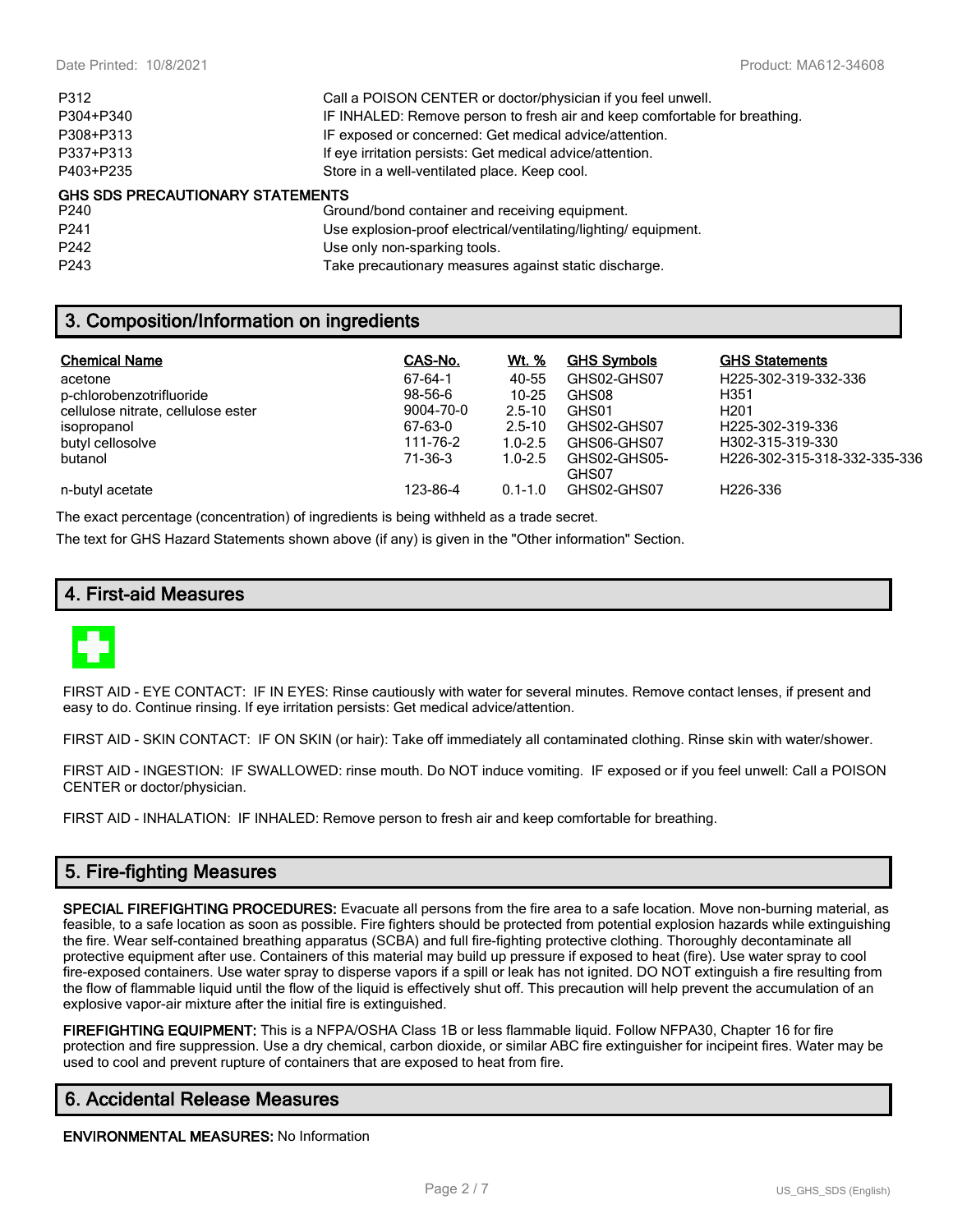**STEPS TO BE TAKEN IN CASE MATERIAL IS RELEASED OR SPILLED:** Follow personal protective equipment recommendations found in Section VIII. Personal protective equipment needs must be evaluated based on information provided on this sheet and the special circumstances created by the spill including; the material spilled, the quantity of the spill, the area in which the spill occurred, and the training and the expertise of employees in the area responding to the spill. Never exceed any occupational exposure limits. Shut off ignition sources; including electrical equipment and flames. Do not allow smoking in the area. Do not allow the spilled product to enter public drainage system or open waterways.

### **7. Handling and Storage**



**HANDLING:** Avoid inhalation and contact with eyes, skin, and clothing. Wash hands thoroughly after handling and before eating or drinking. In keeping with safe handling practices, avoid ignition sources (smoking, flames, pilot lights, electrical sparks); ground and bond containers when transferring the material to prevent static electricity sparks that could ignite vapor and use spark proof tools and explosion proof equipment. Empty containers may retain product residue or vapor. Do not pressurize, cut, weld, braze, solder, drill, grind, or expose container to heat, flame, sparks, static electricity, or other sources of ignition. Any of these actions can potentially cause an explosion that may lead to injury.

**STORAGE:** Keep containers closed when not in use. Store in cool well ventilated space away from incompatible materials.

# **8. Exposure Controls/Personal Protection**

| Ingredients with Occupational Exposure Limits |                      |                       |                     |                         |  |  |
|-----------------------------------------------|----------------------|-----------------------|---------------------|-------------------------|--|--|
| <b>Chemical Name</b>                          | <b>ACGIH TLV-TWA</b> | <b>ACGIH-TLV STEL</b> | <b>OSHA PEL-TWA</b> | <b>OSHA PEL-CEILING</b> |  |  |
| acetone                                       | 250 ppm              | 500 ppm               | $1000$ ppm          | N.D.                    |  |  |
| p-chlorobenzotrifluoride                      | N.D.                 | N.D.                  | N.D.                | N.D.                    |  |  |
| cellulose nitrate, cellulose ester            | N.D.                 | N.D.                  | N.D.                | N.D.                    |  |  |
| isopropanol                                   | $200$ ppm            | $400$ ppm             | $400$ ppm           | N.D.                    |  |  |
| butyl cellosolve                              | 20 ppm               | N.D.                  | 50 ppm              | N.D.                    |  |  |
| butanol                                       | 20 ppm               | N.D.                  | $100$ ppm           | N.D.                    |  |  |
| n-butyl acetate                               | 50 ppm               | $150$ ppm             | $150$ ppm           | N.D.                    |  |  |

**Further Advice: MEL = Maximum Exposure Limit OES = Occupational Exposure Standard SUP = Supplier's Recommendation Sk = Skin Sensitizer N.E. = Not Established N.D. = Not Determined**

### **Personal Protection**



**RESPIRATORY PROTECTION:** Use adequate engineering controls and ventilation to keep levels below recommended or statutory exposure limits. If exposure levels exceed limits use appropriate approved respiratory protection equipment.

**SKIN PROTECTION:** Wear chemical resistant footwear and clothing such as gloves, an apron or a whole body suit as appropriate.



**EYE PROTECTION:** Wear chemical-resistant glasses and/or goggles and a face shield when eye and face contact is possible due to splashing or spraying of material.



**OTHER PROTECTIVE EQUIPMENT:** No Information



**HYGIENIC PRACTICES:** It is good practice to avoid contact with the product and/or its vapors, mists or dust by using appropriate protective measures. Wash thoroughly after handling and before eating or drinking.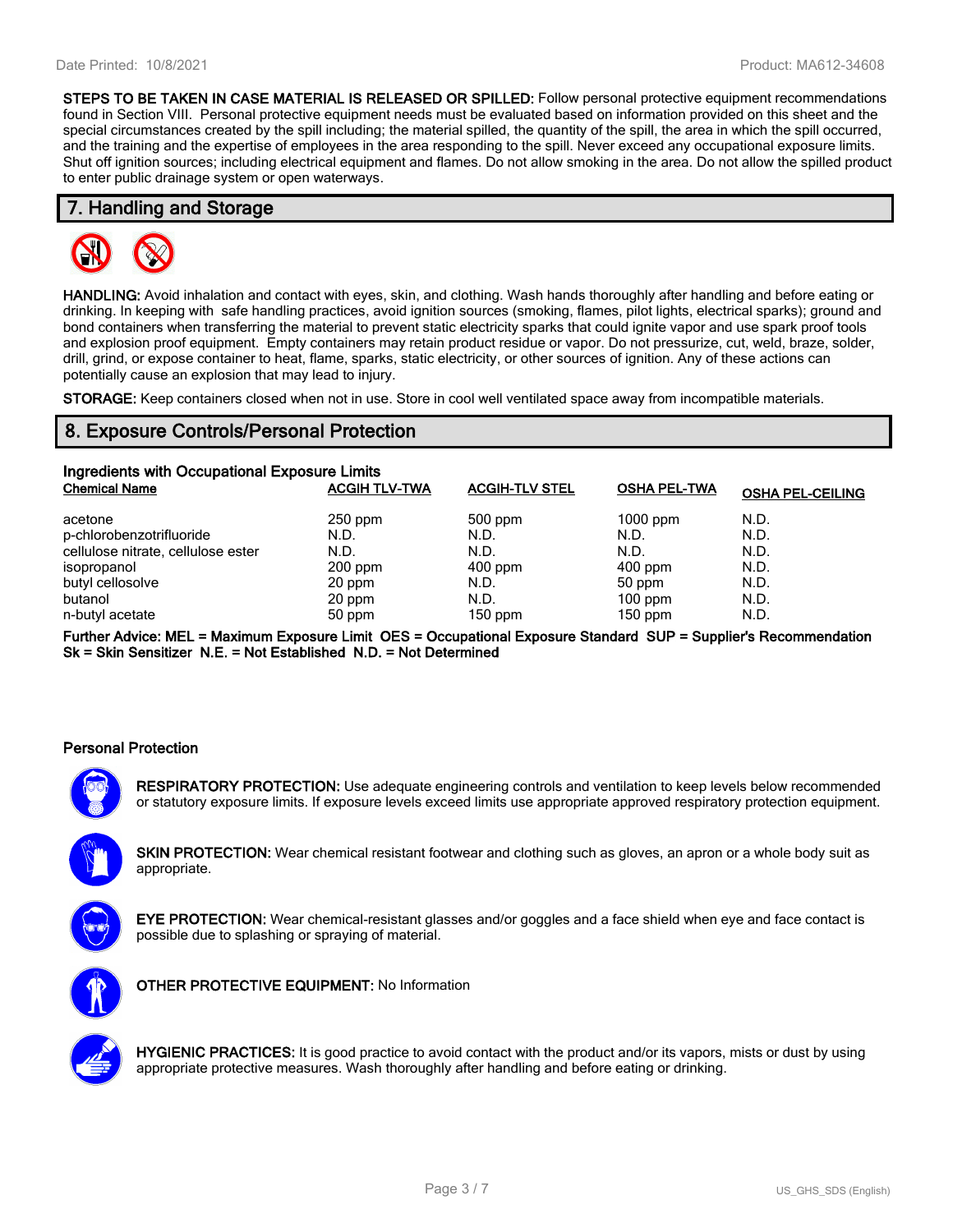**N.I. = No Information**

# **9. Physical and Chemical Properties**

| Appearance:                    | Cloudy Liquid             | <b>Physical State:</b>                      | <b>LIQUID</b>  |
|--------------------------------|---------------------------|---------------------------------------------|----------------|
| Odor:                          | <b>Strong Solvent</b>     | <b>Odor Threshold:</b>                      | Not determined |
| Density, g/cm3:                | 0.935                     | pH:                                         | Not determined |
| Freeze Point, °F:              | Not determined            | Viscosity:                                  | Not determined |
| <b>Solubility in Water:</b>    | Not determined            | Partition Coefficient, n-octanol/<br>water: | Not determined |
| Decomposition temperature, °F: | Not determined            | <b>Explosive Limits, %:</b>                 | Not determined |
| Boiling Range, °F:             | $>100$ °F                 | Flash Point, °F:                            | $-4$ $\circ$ F |
| Combustibility:                | Supports Combustion       | Auto-Ignition Temperature, °F:              | Not determined |
| <b>Evaporation Rate:</b>       | Faster than Diethyl Ether | Vapor Pressure, mmHg:                       | Not determined |
| <b>Vapor Density:</b>          | Not determined            |                                             |                |

# **10. Stability and reactivity**

**STABILITY:** Stable under normal conditions.

**CONDITIONS TO AVOID:** Heat, flames and sparks.

**INCOMPATIBILITY:** Acids, Bases, Oxidizing agents

**HAZARDOUS DECOMPOSITION PRODUCTS:** Not determined.

# **11. Toxicological information**

**Practical Experiences**

**EMERGENCY OVERVIEW:** No Information

**EFFECT OF OVEREXPOSURE - EYE CONTACT:** No Information

**EFFECT OF OVEREXPOSURE - INGESTION:** No Information

**EFFECT OF OVEREXPOSURE - INHALATION:** No Information

**EFFECT OF OVEREXPOSURE - SKIN CONTACT:** No Information

**CARCINOGENICITY:** May cause cancer.

### **PRIMARY ROUTE(S) OF ENTRY:**

**Eye Contact, Skin Contact, Inhalation**

# **Acute Toxicity Values**

**The acute effects of this product have not been tested. Data on individual components are tabulated below**

| CAS-No. | <b>Chemical Name</b> | Ora |
|---------|----------------------|-----|
| 67-64-1 | acetone              | 180 |

**CAS-No. Chemical Name Oral LD50 Dermal LD50 Vapor LC50** 0 mg/kg Rat 20000 mg/kg Rabbit 50.1 mg/L Rat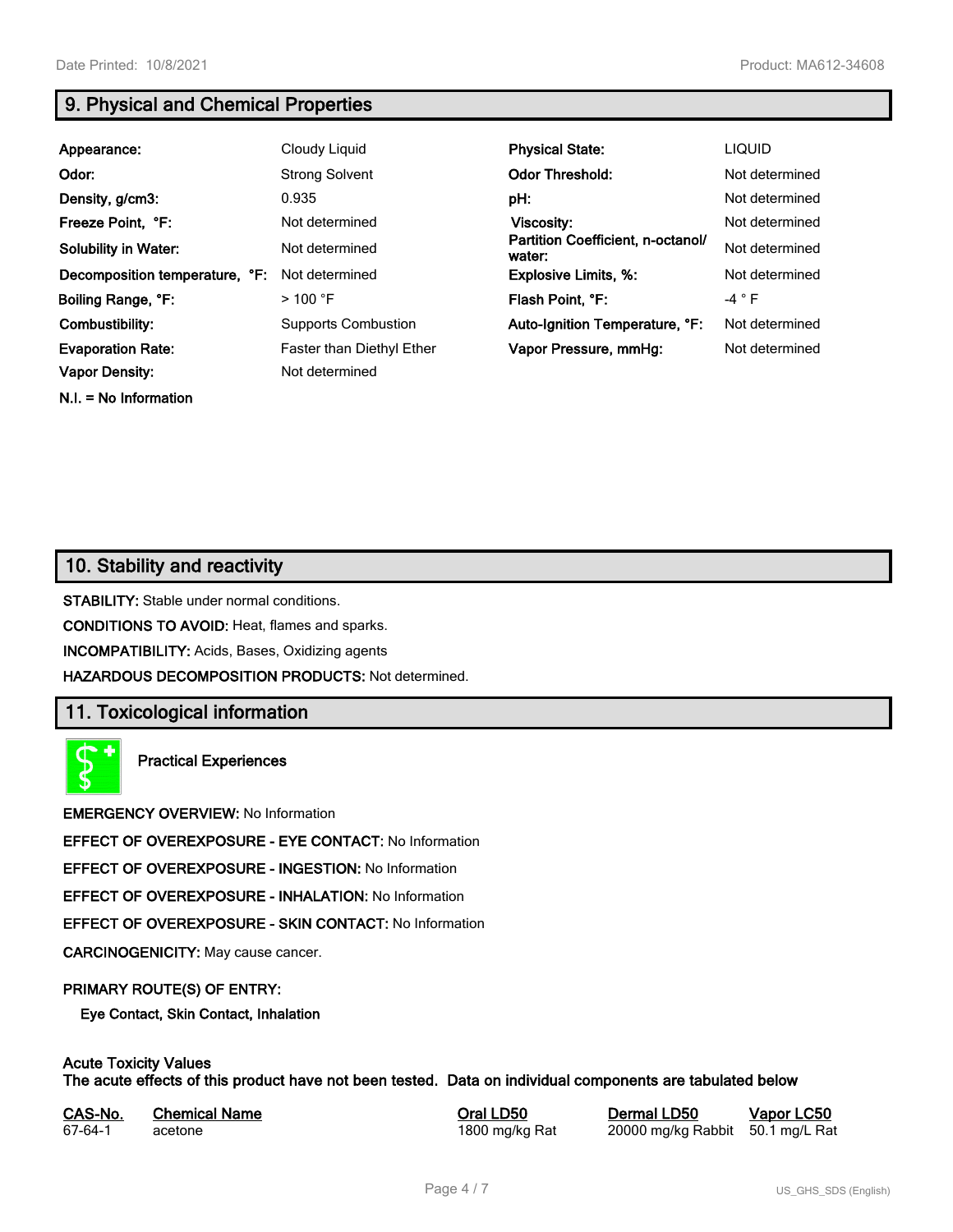| 98-56-6   | p-chlorobenzotrifluoride           | 13000 mg/kg Rat | >2683 mg/kg Rabbit                | 33 mg/L Rat   |
|-----------|------------------------------------|-----------------|-----------------------------------|---------------|
| 9004-70-0 | cellulose nitrate, cellulose ester | >5000 mg/kg Rat | >5000 mg/kg                       | $>20$ mg/l    |
| 67-63-0   | isopropanol                        | 1870 mg/kg Rat  | 4059 mg/kg Rabbit                 | 72.6 mg/L Rat |
| 111-76-2  | butyl cellosolve                   | 470 mg/kg Rat   | >2000 mg/kg Rabbit                | $>4.9$ ma/l   |
| 71-36-3   | butanol                            | 700 mg/kg Rat   | 3402 mg/kg Rabbit                 | 8000 mg/l Rat |
| 123-86-4  | n-butyl acetate                    | 14130 mg/kg Rat | >17600 mg/kg Rabbit 23.4 mg/l Rat |               |
|           |                                    |                 |                                   |               |

#### **N.I. = No Information**

# **12. Ecological information**

**ECOLOGICAL INFORMATION:** Ecological evaluation of this material has not been performed; however, do not allow the product to be released to the environment without governmental approval/permits.

### **13. Disposal Information**



# **Product**

**DISPOSAL METHOD:** Waste from this material may be a listed and/or characteristic hazardous waste. Dispose of material, contaminated absorbent, container and unused contents in accordance with local, state, and federal regulations.

**STEPS TO BE TAKEN IN CASE MATERIAL IS RELEASED OR SPILLED:** Follow personal protective equipment recommendations found in Section VIII. Personal protective equipment needs must be evaluated based on information provided on this sheet and the special circumstances created by the spill including; the material spilled, the quantity of the spill, the area in which the spill occurred, and the training and the expertise of employees in the area responding to the spill. Never exceed any occupational exposure limits. Shut off ignition sources; including electrical equipment and flames. Do not allow smoking in the area. Do not allow the spilled product to enter public drainage system or open waterways.

# **14. Transport Information**

**SPECIAL TRANSPORT PRECAUTIONS:** No Information

| DOT:  | UN1263, PAINT, 3, II |
|-------|----------------------|
| IATA: | UN1263, PAINT, 3, II |
| IMDG: | UN1263, PAINT, 3, II |

# **15. Regulatory Information**

### **U.S. Federal Regulations:**

### **CERCLA - SARA Hazard Category**

This product has been reviewed according to the EPA 'Hazard Categories' promulgated under Sections 311 and 312 of the Superfund Amendment and Reauthorization Act of 1986 (SARA Title III) and is considered, under applicable definitions, to meet the following categories:

Fire Hazard, Acute Health Hazard, Chronic Health Hazard

### **SARA SECTION 313**

This product contains the following substances subject to the reporting requirements of Section 313 of Title III of the Superfund Amendment and Reauthorization Act of 1986 and 40 CFR part 372: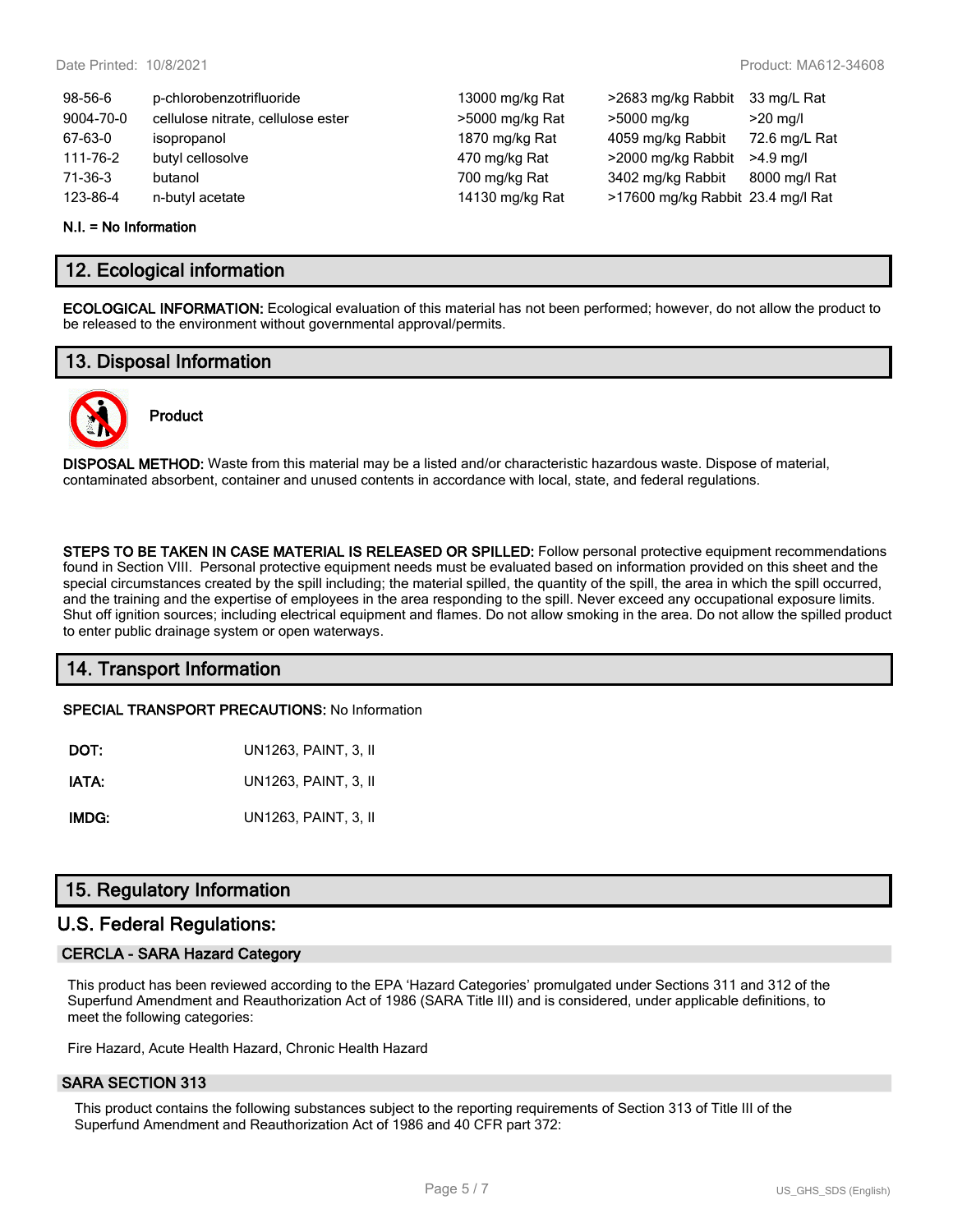| <b>Chemical Name</b> | CAS-No. | Wt. % |
|----------------------|---------|-------|
| butanol              | 71-36-3 | .00   |

### **TOXIC SUBSTANCES CONTROL ACT**

This product contains the following chemical substances subject to the reporting requirements of TSCA 12(B) if exported from the United States:

| <b>Chemical Name</b>         | CAS-No.  |
|------------------------------|----------|
| p-chlorobenzotrifluoride     | 98-56-6  |
| octamethylcyclotetrasiloxane | 556-67-2 |

# **U.S. State Regulations:**

### **CALIFORNIA PROPOSITION 65**

WARNING: Cancer and Reproductive Harm - www.P65Warnings.ca.gov.

Oxsol 100, Cancer, 12.7761% Methanol, Reproductive Harm, 0.0412%

# **16. Other Information**

| <b>Revision Date:</b>  | 10/8/2021                                                                                                                                                                                                                               | <b>Supersedes Date:</b>                                    | 7/20/2021 |
|------------------------|-----------------------------------------------------------------------------------------------------------------------------------------------------------------------------------------------------------------------------------------|------------------------------------------------------------|-----------|
| Reason for revision:   | <b>Revision Description Changed</b><br><b>Product Composition Changed</b><br>01 - Product Information<br>02 - Hazards Identification<br>09 - Physical & Chemical Information<br>16 - Other Information<br>Revision Statement(s) Changed | Substance and/or Product Properties Changed in Section(s): |           |
| Datasheet produced by: | <b>Regulatory Department</b>                                                                                                                                                                                                            |                                                            |           |
| <b>HMIS Ratings:</b>   |                                                                                                                                                                                                                                         |                                                            |           |

**Health:** 2 **Flammability:** 3 **Reactivity:** 0 **Personal Protection:** X

**Volatile Organic Compounds, gr/ltr:** 275

### **Text for GHS Hazard Statements shown in Section 3 describing each ingredient:**

| H <sub>201</sub> | <undefined></undefined>             |
|------------------|-------------------------------------|
| H <sub>225</sub> | Highly flammable liquid and vapour. |
| H <sub>226</sub> | Flammable liquid and vapour.        |
| H302             | Harmful if swallowed.               |
| H315             | Causes skin irritation.             |
| H318             | Causes serious eye damage.          |
| H319             | Causes serious eye irritation.      |
| H330             | Fatal if inhaled.                   |
| H332             | Harmful if inhaled.                 |
| H335             | May cause respiratory irritation.   |
| H336             | May cause drowsiness or dizziness.  |
| H351             | Suspected of causing cancer.        |

### **Icons for GHS Pictograms shown in Section 3 describing each ingredient:**

**GHS01**